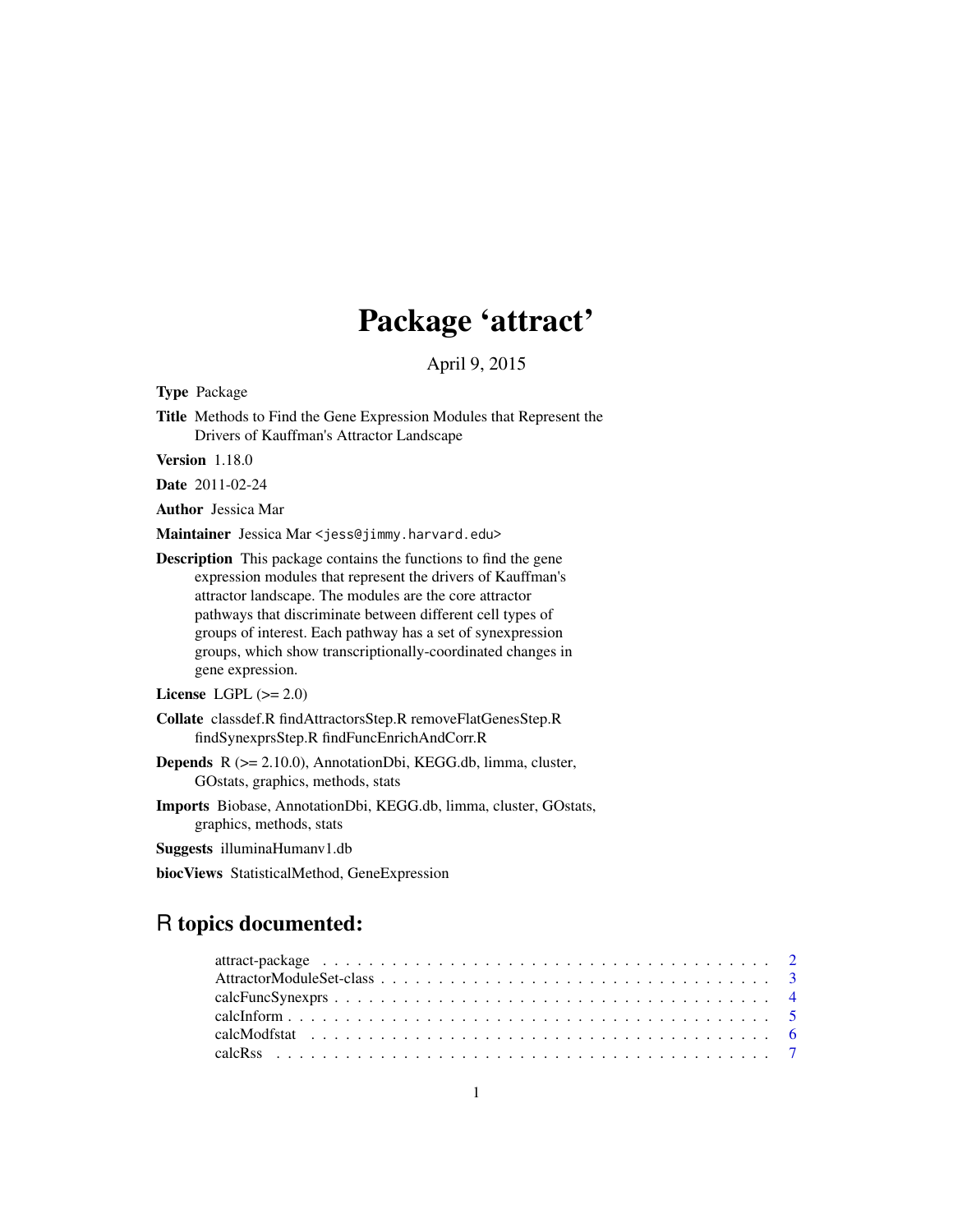# <span id="page-1-0"></span>2 attract-package

| Index |                                                                                                            |  |
|-------|------------------------------------------------------------------------------------------------------------|--|
|       |                                                                                                            |  |
|       |                                                                                                            |  |
|       |                                                                                                            |  |
|       |                                                                                                            |  |
|       |                                                                                                            |  |
|       |                                                                                                            |  |
|       |                                                                                                            |  |
|       | $findCorrPartners \ldots \ldots \ldots \ldots \ldots \ldots \ldots \ldots \ldots \ldots \ldots \ldots 10$  |  |
|       | $findAttactors \ldots \ldots \ldots \ldots \ldots \ldots \ldots \ldots \ldots \ldots \ldots \ldots \ldots$ |  |
|       |                                                                                                            |  |

attract-package *Methods to find the Gene Expression Modules that Represent the Drivers of Kauffman's Attractor Landscape*

# Description

This package contains functions used to determine the gene expression modules that represent the drivers of Kauffman's attractor landscape.

## Details

| Package:  | attract    |
|-----------|------------|
| Type:     | Package    |
| Version:  | 1.0        |
| Date:     | 2010-01-21 |
| License:  |            |
| LazyLoad: | yes        |

The method can be summarized in the following key steps: (1) Determine core KEGG pathways that discriminate the most strongly between celltypes or experimental groups of interest (see findAttractors)). (2) Find the different synexpression groups that are present within a core attractor pathway (see findSynexprs). (3) Find sets of genes that show highly similar profiles to the synexpression groups within an attractor pathway module (see findCorrPartners). (4) Test for functional enrichment for each of the synexpression groups to detect any potentially shared biological themes (see calcFuncSynexprs).

# Author(s)

Jessica Mar <jess@jimmy.harvard.edu>

#### References

Kauffman S. 2004. A proposal for using the ensemble approach to understand genetic regulatory networks. J Theor Biol. 230:581. Mar JC, Wells CA, Quackenbush J. 2010. Identifying Gene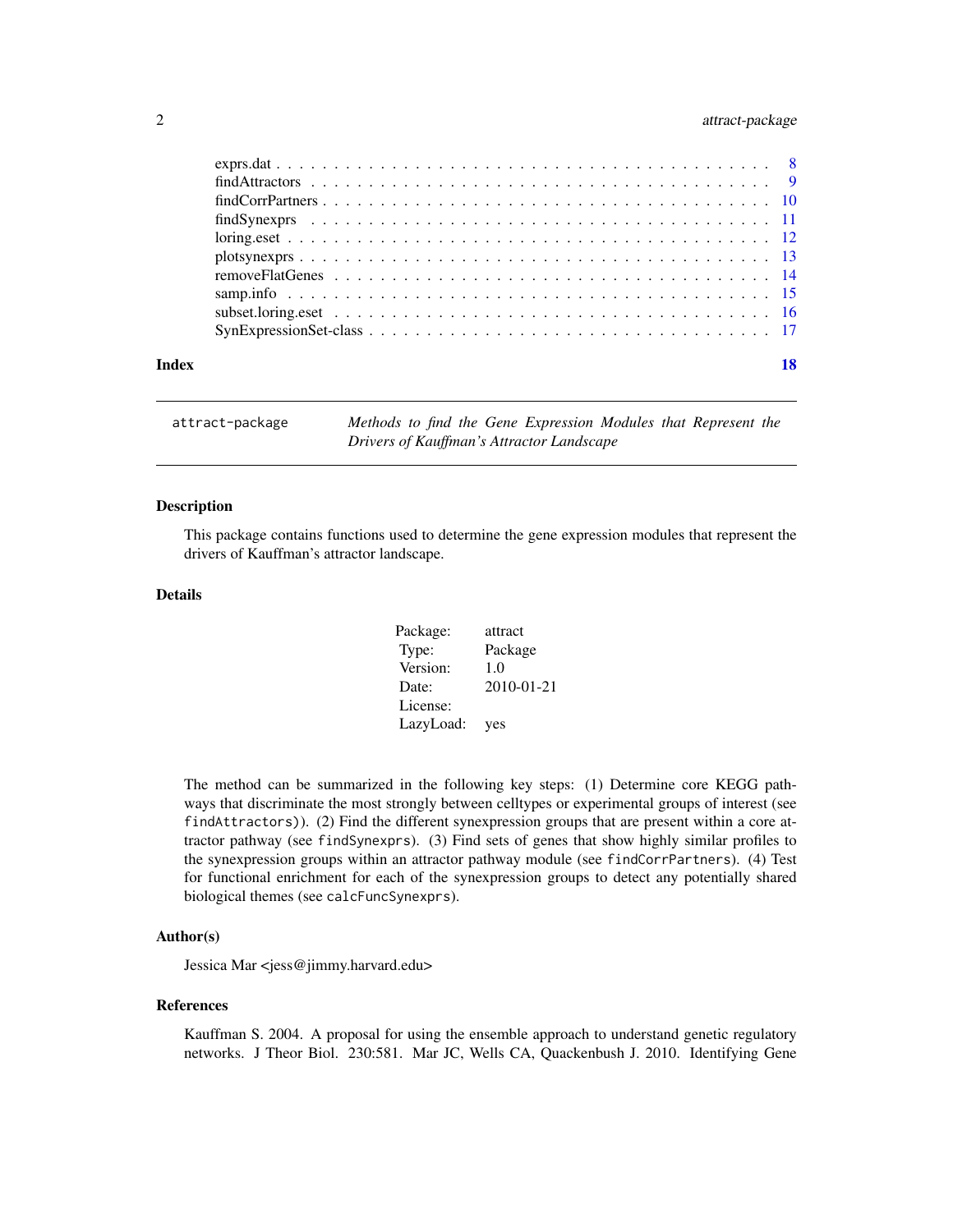# <span id="page-2-0"></span>AttractorModuleSet-class 3

Expression Modules that Represent the Drivers of Kauffman's Attractor Landscape. To Appear. Müller F et al. 2008. Regulatory networks define phenotypic classes of human stem cell lines. Nature. 455(7211): 401. Mar JC, Wells CA, Quackenbush J. 2010. Defining an Informativeness Metric for Clustering Gene Expression Data. To Appear.

# Examples

```
## Not run:
data(subset.loring.eset)
attractor.states <- findAttractors(subset.loring.eset, "celltype", nperm=10, annotation="illuminaHumanv1.db")
remove.these.genes <- removeFlatGenes(subset.loring.eset, "celltype", contrasts=NULL, limma.cutoff=0.05)
mapk.syn <- findSynexprs("04010", attractor.states, remove.these.genes)
mapk.cor <- findCorrPartners(mapk.syn, subset.loring.eset, remove.these.genes)
mapk.func <- calcFuncSynexprs(mapk.syn, attractor.states, "CC", annotation="illuminaHumanv1.db")
```
## End(Not run)

AttractorModuleSet-class

*Class AttractorModuleSet*

#### Description

This is a class representation for storing the output of the findAttractors function.

# Objects from the Class

Objects are output by the function [findAttractors](#page-8-1). Objects can also be created by using new("AttractorModuleSet", ...).

#### **Slots**

- eSet: ExpressionSet which primarily stores the expression data and the phenotype/sample data sets.
- cellTypeTag: character string of the tag which stores the group membership information for the samples. Must be a column name of the data frame pData(eset).

incidenceMatrix: incidence matrix used as input to GSEAlm.

rankedPathways: Data frame of significantly enriched pathways, ranked first by significance and then by size.

#### Methods

No methods have yet been defined with class "AttractorModuleSet" in the signature.

# **Note**

This class is better describe in the vignette.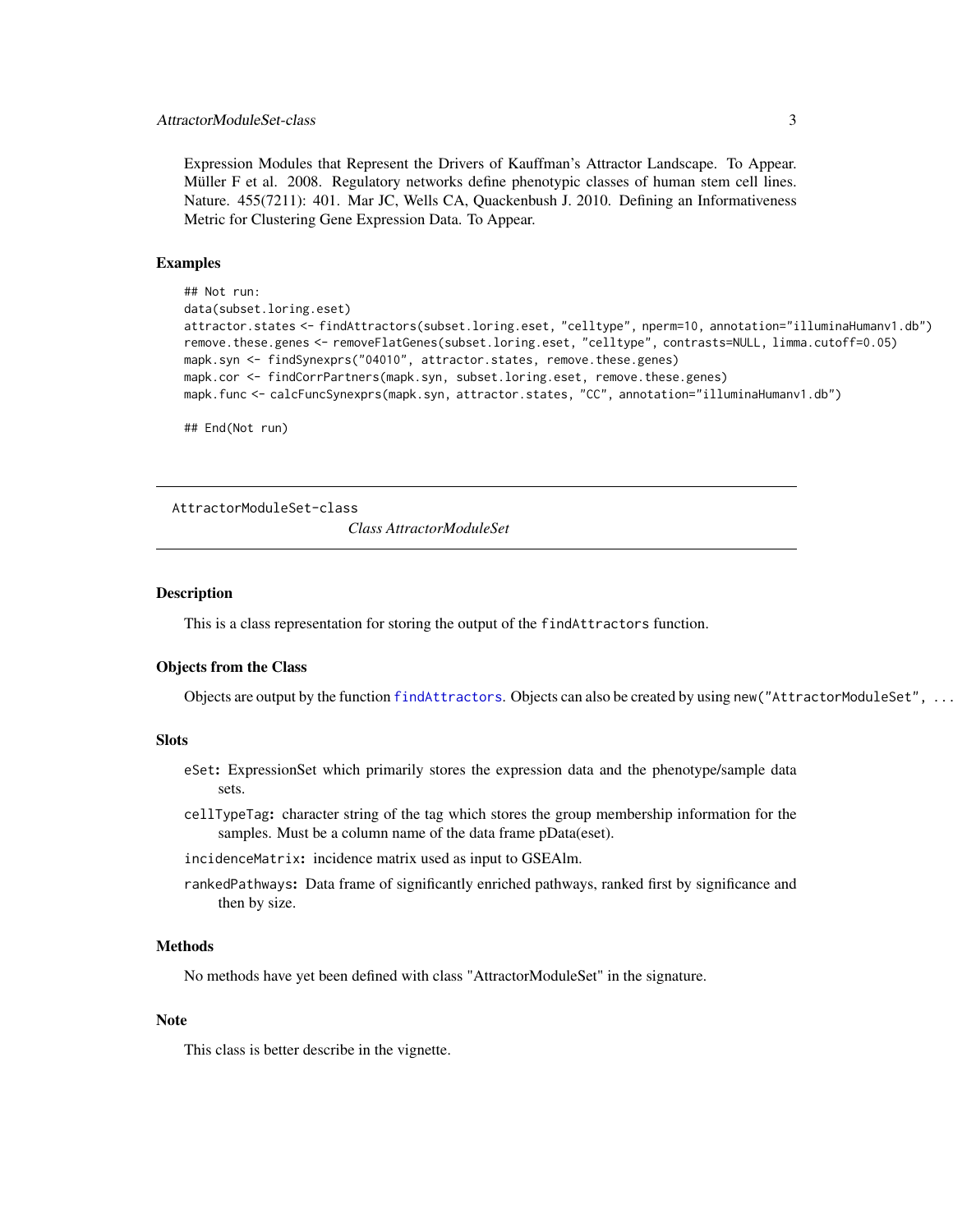# Author(s)

Jessica Mar <jess@jimmy.harvard.edu>

#### Examples

```
## Not run:
new.attractmodule <- new("AttractorModuleSet", eSet=new("ExpressionSet"), cellTypeTag=character(1), incidenceMat
```
## End(Not run)

calcFuncSynexprs *Functional enrichmental analysis for a set of synexpression groups.*

# Description

This function performs functional enrichment for a given set of synexpression groups.

# Usage

calcFuncSynexprs(mySynExpressionSet, myAttractorModuleSet, ontology = "BP", min.pvalue = 0.05, min.pwa

# Arguments

| mySynExpressionSet   |                                                                                                                            |  |
|----------------------|----------------------------------------------------------------------------------------------------------------------------|--|
|                      | SynExpressionSet object.                                                                                                   |  |
| myAttractorModuleSet |                                                                                                                            |  |
|                      | AttractorModuleSet object.                                                                                                 |  |
| ontology             | character string specifying which GO ontology to use, either "MF", "BP", or<br>"CC"; defaults to "BP".                     |  |
| min.pvalue           | numeric value specifying adjusted P-value cut-off to use, categories with P-<br>values $\le$ min. pvalue will be reported. |  |
| min.pwaysize         | integer specifying minimum size of the pathway or category to consider for<br>enrichment analysis.                         |  |
| annotation           | character string specifying the annotation package that corresponds to the chip<br>platform the data was generated from.   |  |
| $\ddotsc$            | additional arguments.                                                                                                      |  |

#### Details

This function performs a functional enrichment analysis on each synexpression group using the hyperGTest from the GOstats package. P-values are adjusted using the Benjamini-Hochberg correction method. Results are returned only if they satisfy the minimum P-value level, as specified by the min.pvalue argument.

# Value

A list object.

<span id="page-3-0"></span>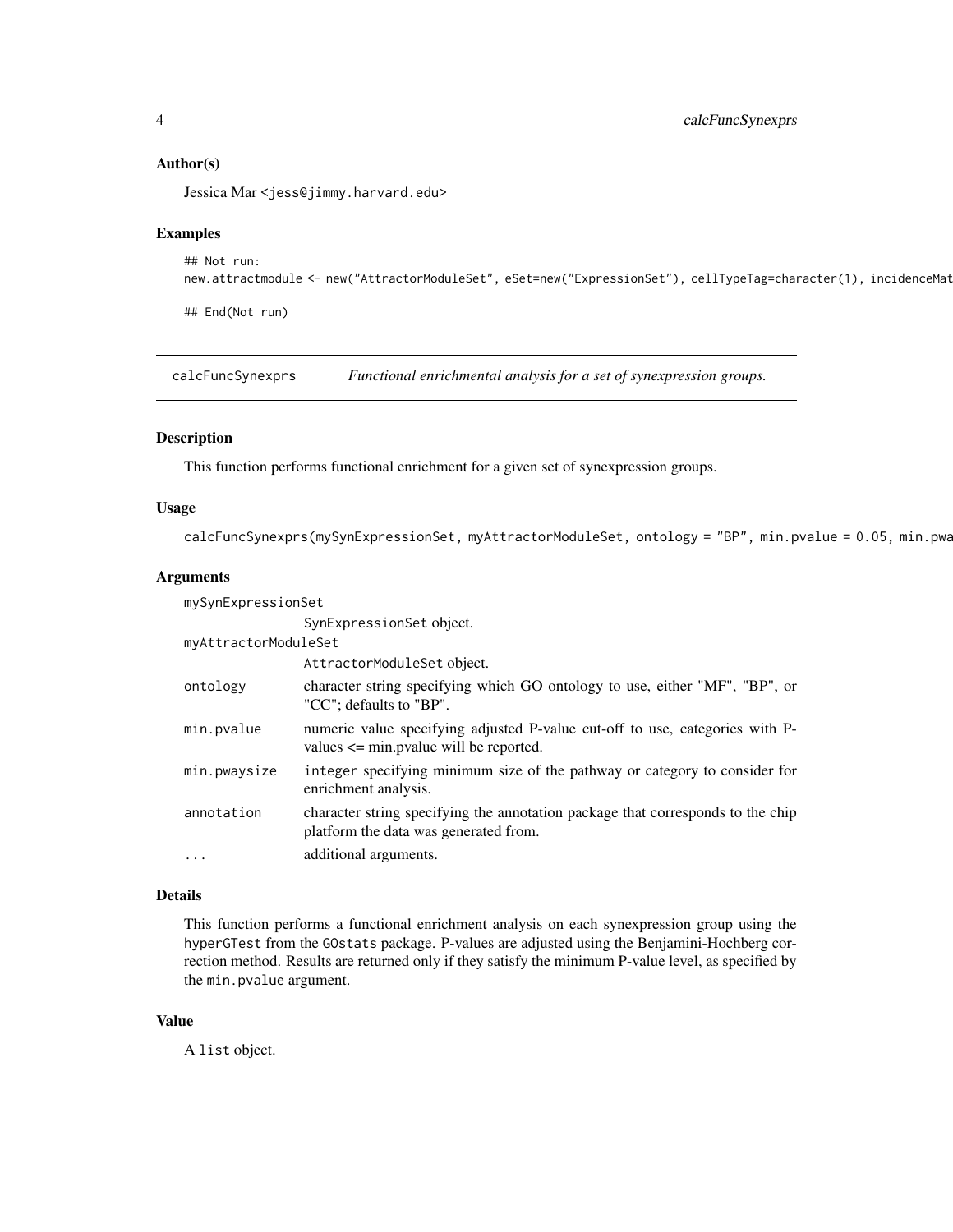#### <span id="page-4-0"></span>calcInform 5

# Author(s)

Jessica Mar

# References

Falcon, S. and R. Gentleman, Using GOstats to test gene lists for GO term association. Bioinformatics, 2007. 23(2): p. 257-8.

# Examples

```
## Not run:
data(subset.loring.eset)
attractor.states <- findAttractors(subset.loring.eset, "celltype", nperm=10, annotation="illuminaHumanv1.db")
remove.these.genes <- removeFlatGenes(subset.loring.eset, "celltype", contrasts=NULL, limma.cutoff=0.05)
mapk.syn <- findSynexprs("04010", attractor.states, remove.these.genes)
mapk.func <- calcFuncSynexprs(mapk.syn, attractor.states, "CC", annotation="illuminaHumanv1.db")
```
## End(Not run)

| calcInform | Function calculates the informativeness metric (average MSS) for a |
|------------|--------------------------------------------------------------------|
|            | set of cluster assignments.                                        |

# Description

Function calculates the informativeness metric (average MSS) for a set of cluster assignments.

#### Usage

```
calcInform(exprs.dat, cl, class.vector)
```
# Arguments

| exprs.dat    | a matrix of gene expression values.                      |
|--------------|----------------------------------------------------------|
| c1           | a vector of cluster assignments.                         |
| class.vector | a vector specifying the group membership of the samples. |

# Details

This function is also called internally by findSynexprs.

# Value

A numeric value representing the average MSS value (informativeness metric) for a set of cluster assignments. For an informative cluster, the RSS values should be very small relative to those produced by the informativeness metric (the MSS values).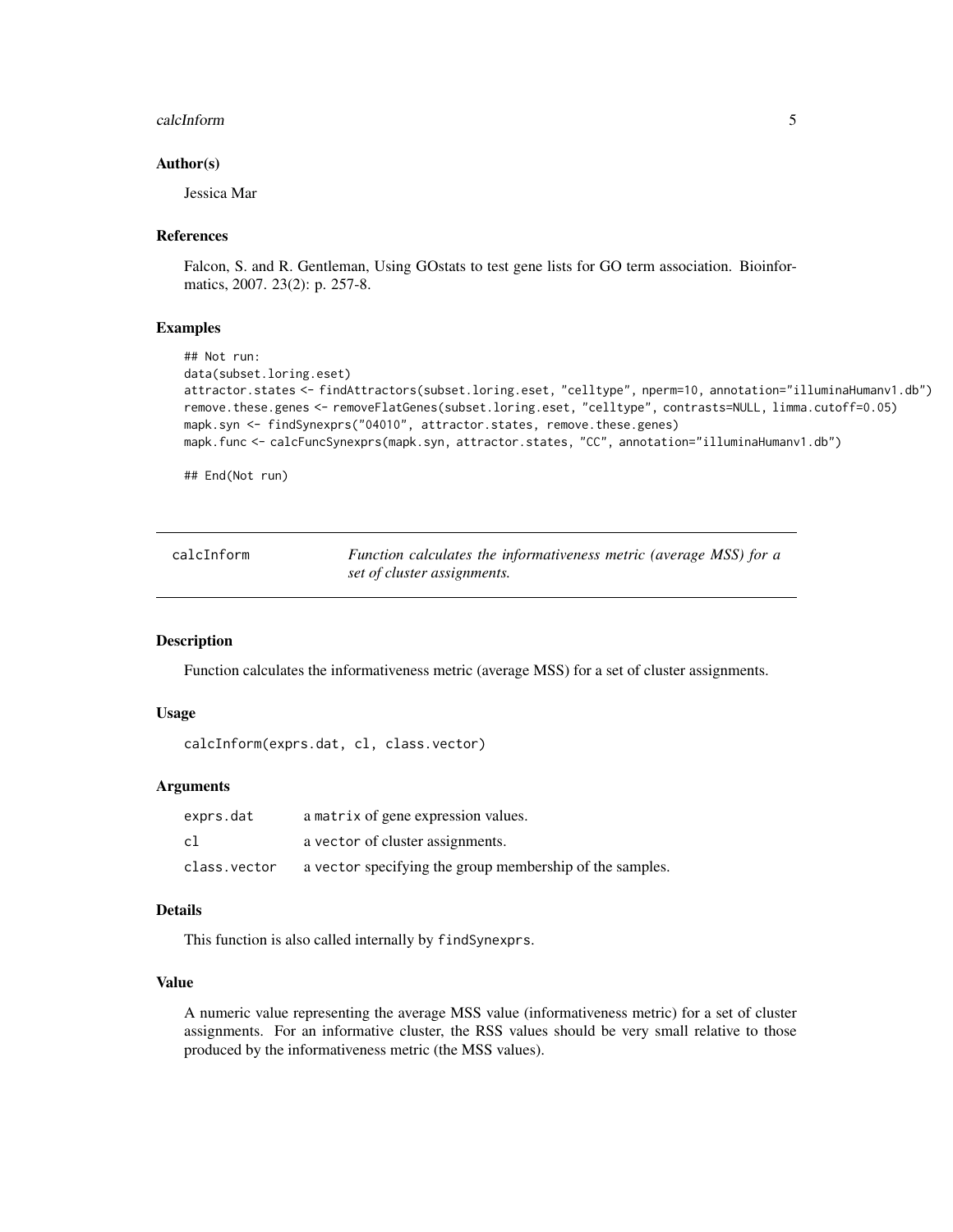# <span id="page-5-0"></span>Author(s)

Jessica Mar

# References

Mar, J., C. Wells, and J. Quackenbush, Defining an Informativeness Metric for Clustering Gene Expression Data. to appear, 2010.

# Examples

```
## Not run:
library(cluster)
data(subset.loring.eset)
clustObj <- agnes(as.dist(1-t(cor(exprs(subset.loring.eset)))))
cinform.vals <- NULL
for( i in 1:10 ){
cinform.vals <- c(cinform.vals, calcInform(exprs(subset.loring.eset), cutree(clustObj,i), pData(subset.loring.es
}
k <- (1:10)[cinform.vals==max(cinform.vals)] # gives the optimal number of clusters
```
## End(Not run)

| calcModfstat | Function calculates a modified F-statistic for a set of cluster assign- |
|--------------|-------------------------------------------------------------------------|
|              | ments.                                                                  |

# Description

Function calculates a modified F-statistic for a set of cluster assignments.

# Usage

```
calcModfstat(exprs.dat, cl, class.vector)
```
# Arguments

| exprs.dat    | a matrix of gene expression values.                  |
|--------------|------------------------------------------------------|
| cl           | a vector of cluster assignments.                     |
| class.vector | a vector specifying group membership of the samples. |

# Details

This function is called internally by findSynexprs.

# Value

a modified F-statistic (average MSS/average RSS) value for a set of cluster assignments.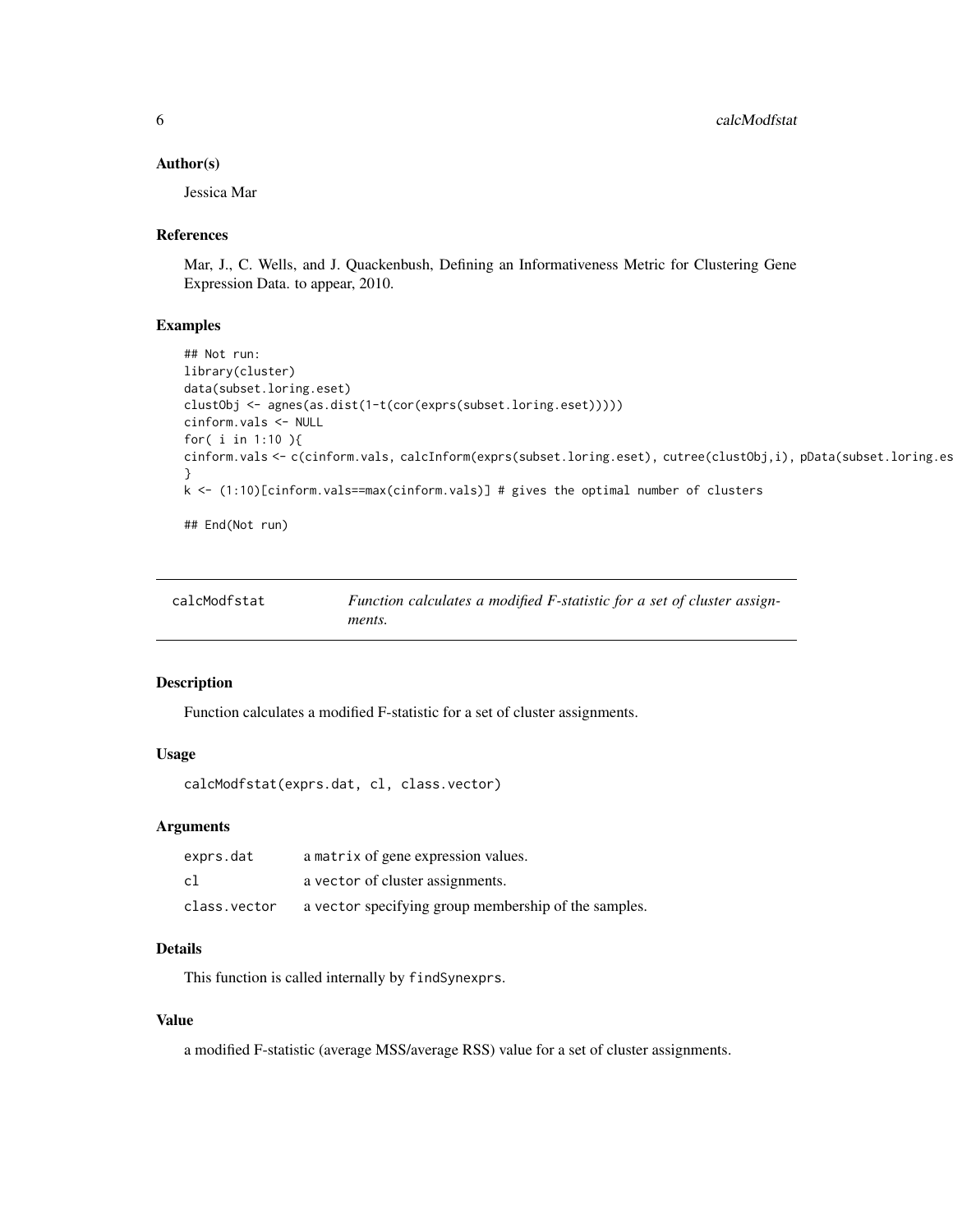#### <span id="page-6-0"></span>calcRss 7

# Author(s)

Jessica Mar

#### Examples

```
## Not run:
library(cluster)
data(subset.loring.eset)
clustObj <- agnes(as.dist(1-t(cor(exprs(subset.loring.eset)))))
cfmod.vals <- NULL
for( i in 1:10 ){
cfmod.vals <- c(cfmod.vals, calcModfstat(exprs(subset.loring.eset), cutree(clustObj,i), pData(subset.loring.eset
}
k <- (1:10)[cfmod.vals==max(cfmod.vals)]
## End(Not run)
```
calcRss *Function calculates the average RSS for a set of cluster assignments.*

## Description

Function calculates the average RSS for a set of cluster assignments.

# Usage

```
calcRss(exprs.dat, cl, class.vector)
```
# Arguments

| exprs.dat    | a matrix of gene expression values.                      |
|--------------|----------------------------------------------------------|
| c1           | a vector of cluster assignments.                         |
| class.vector | a vector specifying the group membership of the samples. |

# Details

This function is called internally by findSynexprs. For an informative cluster, the RSS values should be very small relative to those produced by the informativeness metric (the MSS values).

# Value

A numeric value representing the average RSS value for this set of cluster assignments.

# Author(s)

Jessica Mar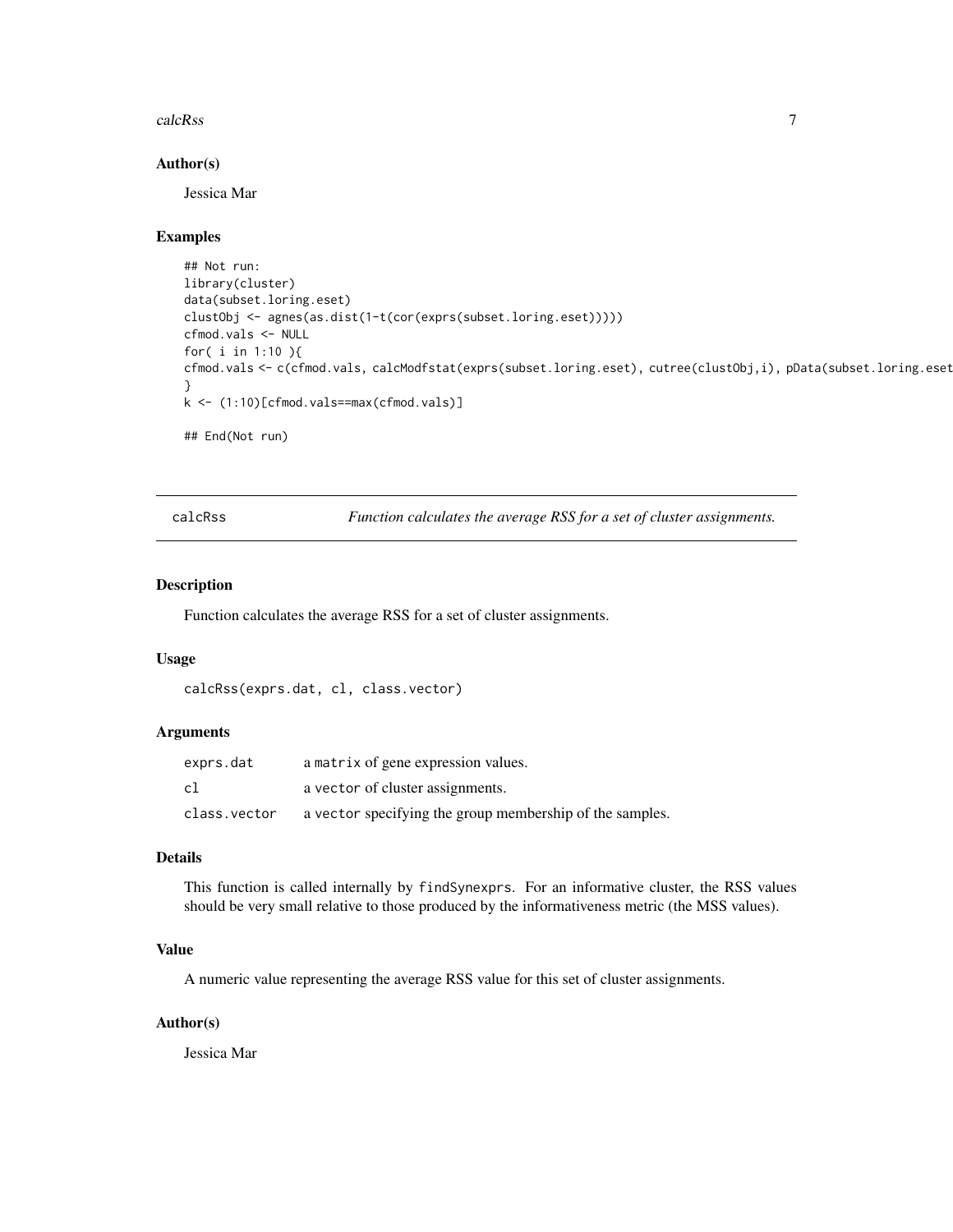8 exprs.dat and the second state of the second state of the second state of the second state of the second state of the second state of the second state of the second state of the second state of the second state of the se

# Examples

```
## Not run:
library(cluster)
data(subset.loring.eset)
clustObj <- agnes(as.dist(1-t(cor(exprs(subset.loring.eset)))))
crss.vals <- NULL
for( i in 1:10 ){
crss.vals <- c(crss.vals, calcRss(exprs(subset.loring.eset), cutree(clustObj,i), pData(subset.loring.eset)$cellt
}
# The RSS values are expected to be smaller than the informativeness metric values in the presence of genuine cluster
## End(Not run)
```
<span id="page-7-1"></span>

exprs.dat *Gene Expression Matrix of Published Data*

# Description

This is a matrix object containing published gene expression data from Mueller et al. (NCBI GEO accession id GSE11508). The data set contains 11044 probes for 68 samples. From the original data set, we have selected four cell lines giving a total of 68 samples - embryonic stem cells (12 samples), neural progenitors (31 samples), neural stem cells (8 samples) and teratoma-differentiated cells (17 samples). The lines have also been restricted based on Illumina BeadChip platform, and only those collected using the WG-6 version have been used.

We also applied a quality filter to the original gene expression data where a probe was retained if it passed a 0.99 detection score in 75

# Usage

data(exprs.dat)

#### Format

A matrix with normalized log2 expression intensities for 11044 probes on 68 samples (representing 4 different cell types).

#### References

Müller F, et al., Regulatory networks define phenotypic classes of human stem cell lines. Nature, 2008. 455(7211): p. 401-405.

#### See Also

[samp.info](#page-14-1), [loring.eset](#page-11-1)

#### Examples

data(exprs.dat)

<span id="page-7-0"></span>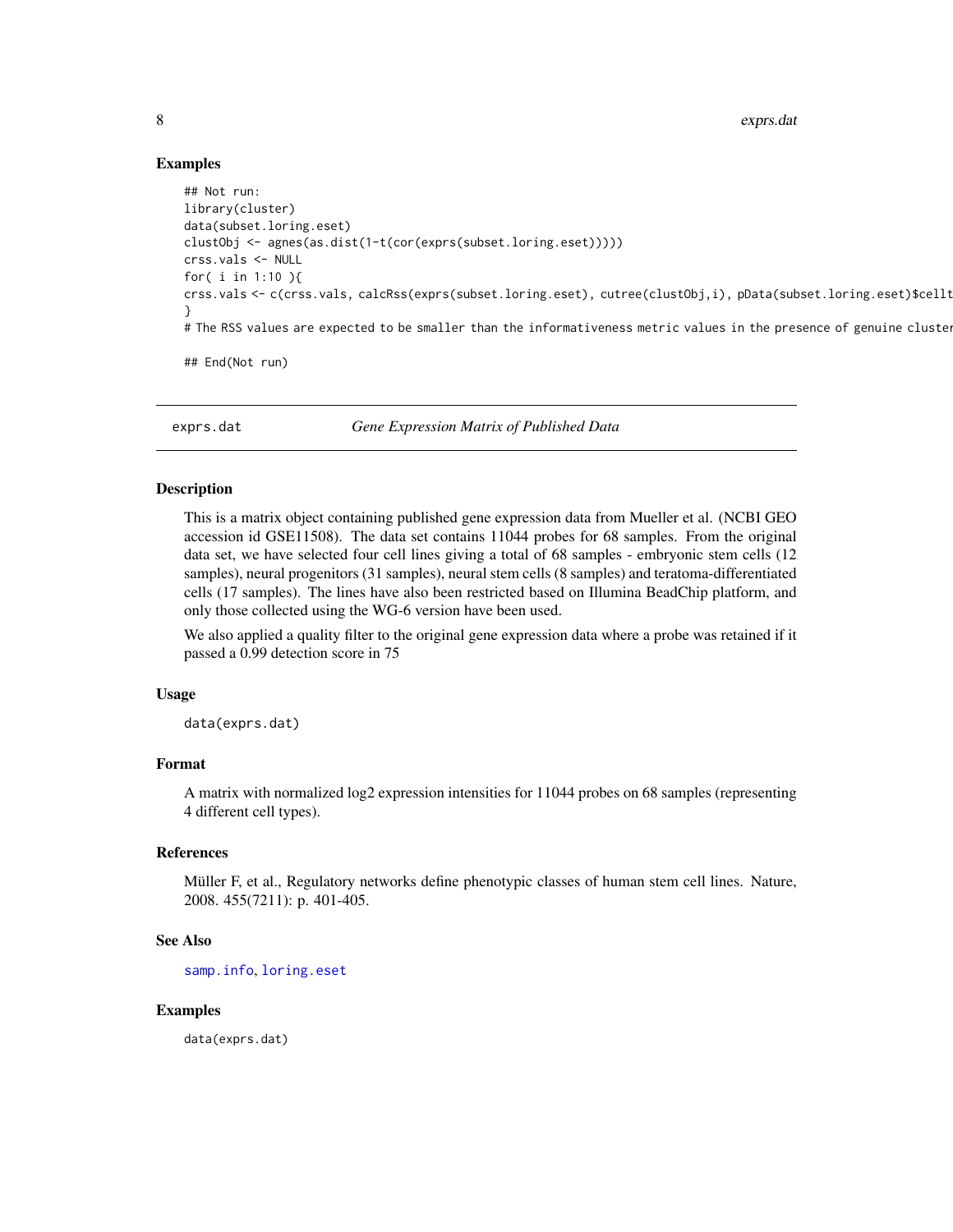<span id="page-8-1"></span><span id="page-8-0"></span>findAttractors *Infers the set of cell-lineage specific gene expression modules using GSEAlm and KEGG.*

# Description

The function infers a set of KEGG pathways that correspond to the cell-lineage specific gene expression modules, as determined using GSEA. These pathways represent those that show the greatest discrimination between the different cell types or tissues in the expression data set supplied.

#### Usage

```
findAttractors(myEset, cellTypeTag, min.pwaysize = 5, annotation = "illuminaHumanv2BeadID.db", ...)
```
# Arguments

| myEset       | ExpressionSet object.                                                                                                                                                                                             |
|--------------|-------------------------------------------------------------------------------------------------------------------------------------------------------------------------------------------------------------------|
| cellTypeTag  | character string of the variable name which stores the cell-lineages or experi-<br>mental groups of interest for the samples in the data set (this string should be<br>one of the column names of pData(myEset)). |
| min.pwaysize | integer specifying the minimum size of the KEGG pathways to consider in the<br>analysis.                                                                                                                          |
| annotation   | character string specifying the annotation package that corresponds to the chip<br>platform the data was generated from.                                                                                          |
| $\cdots$     | additional arguments.                                                                                                                                                                                             |

# Details

This function subsets the expression data so that only those genes with annotations in KEGG are used for the downstream gene set enrichment analysis. This subset is stored in the eSet slot of the AttractoModuleSet output object.

The GSEAlm algorithm finds the KEGG pathway modules which discriminate between the celltypes or experimental groups of interest. It also ranks the results of the GSEAlm step by significance of these pathway modules, as stored in rankedPathways.

The output object of the findAttractors function also contains the incidence matrix that was built for the KEGG pathways, stored in the slot incidenceMatrix and the character string denoting which column of the sample data represents the cell type or experimental groups of interest, as stored in the slot cellTypeTag.

# Value

An AttractorModuleSet object.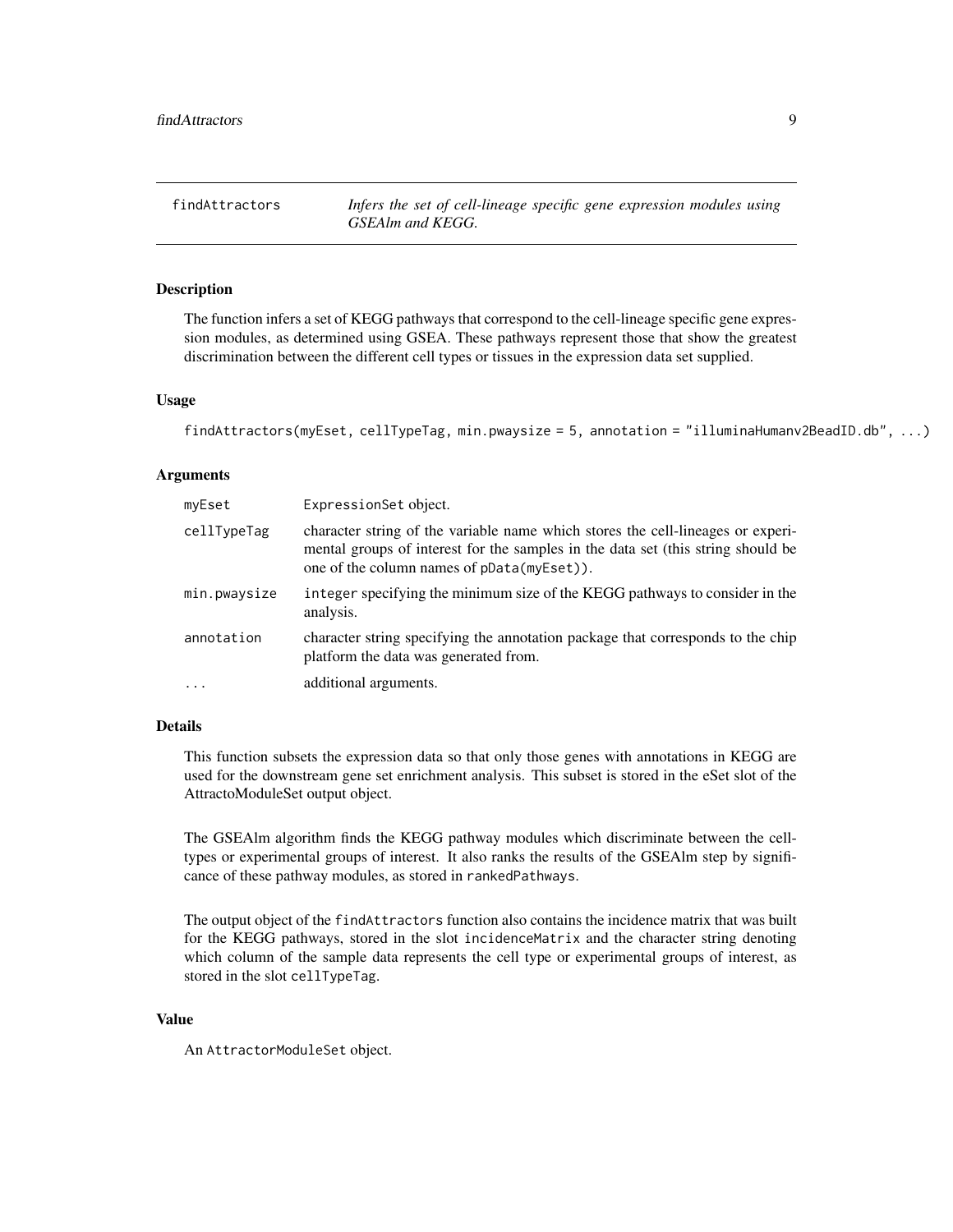# <span id="page-9-0"></span>Author(s)

Jessica Mar

# References

Jiang, Z. and R. Gentleman, Extensions to gene set enrichment. Bioinformatics, 2007. 23(3): p. 306-313. Kanehisa, M. and S. Goto, KEGG: Kyoto Encyclopedia of Genes and Genomes. . Nucleic Acids Res., 2000. 28: p. 27-30. Mar, J., C. Wells, and J. Quackenbush, Identifying the Gene Expression Modules that Represent the Drivers of Kauffman's Attractor Landscape. to appear, 2010.

# Examples

```
data(subset.loring.eset)
attractor.states <- findAttractors(subset.loring.eset, "celltype", annotation="illuminaHumanv1.db")
```

| findCorrPartners | Determines Genes with Highly Correlated Expression Profiles to a |
|------------------|------------------------------------------------------------------|
|                  | <i>Synexpression Group</i>                                       |

#### Description

This function finds genes with expression profiles highly correlated to a synexpression group.

# Usage

findCorrPartners(mySynExpressionSet, myEset, removeGenes = NULL, cor.cutoff = 0.85, ...)

# Arguments

| mySynExpressionSet |                                                                                                                                                                        |  |
|--------------------|------------------------------------------------------------------------------------------------------------------------------------------------------------------------|--|
|                    | SynExpressionSet object.                                                                                                                                               |  |
| myEset             | ExpressionSet object.                                                                                                                                                  |  |
| removeGenes        | vector of probes that specify those genes who demonstrate little variability<br>across the different celltypes and thus should be removed from downstream<br>analysis. |  |
| cor.cutoff         | numeric value specifying the correlation cut-off.                                                                                                                      |  |
|                    | additional arguments.                                                                                                                                                  |  |

# Details

Genes with highly correlated profiles to the synexpression groups (e.g.  $R > 0.85$ ) are also likely to be integral in maintaining cell type-specific differences, however due to their lack of inclusion in resources like KEGG, would not have been picked up by the first GSEA step using findAttractors.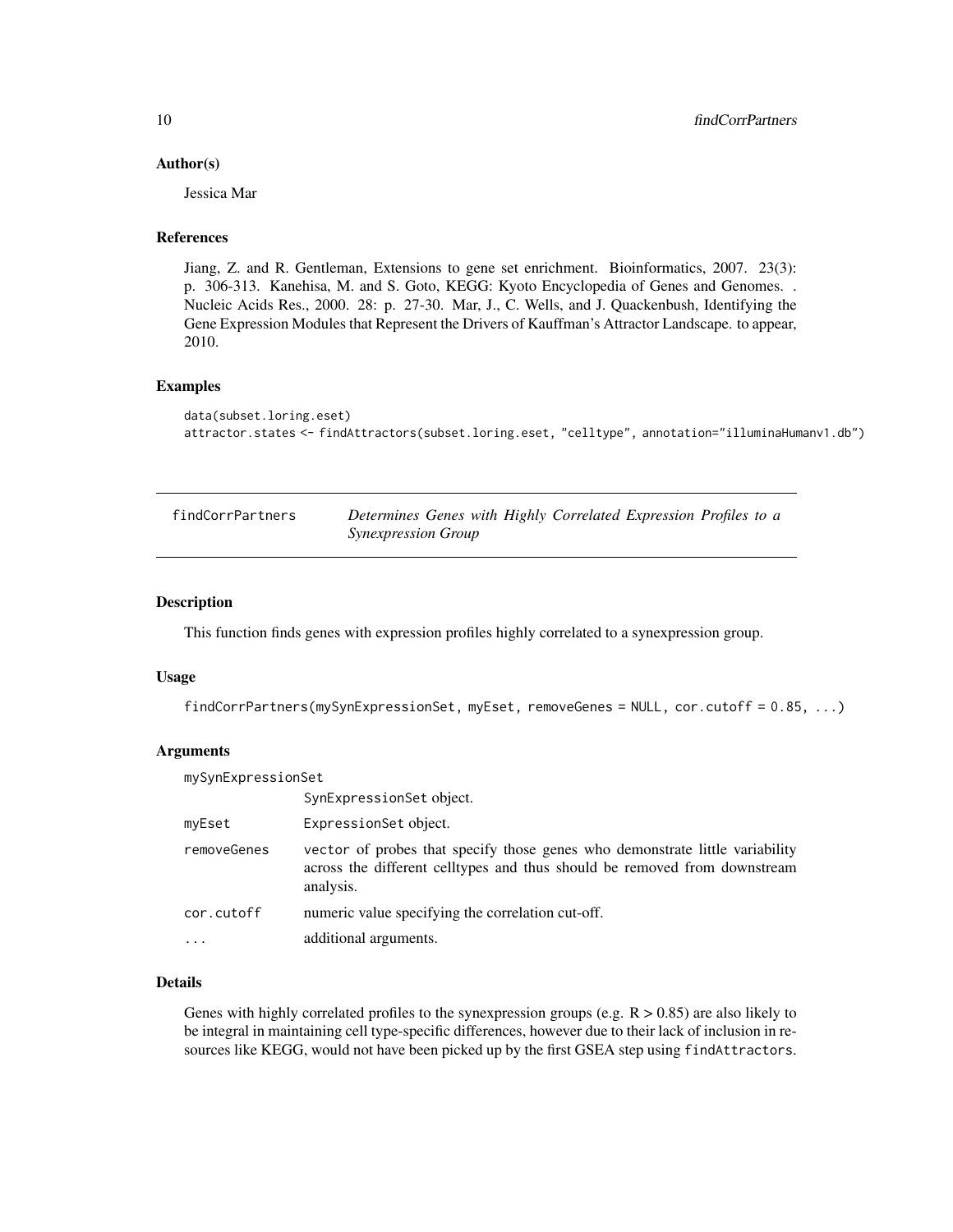# <span id="page-10-0"></span>findSynexprs 11

# Value

A SynExpressionSet object which stores the genes that are highly correlated with the synexpression group provided, and their average expression profile.

#### Author(s)

Jessica Mar

#### Examples

```
data(subset.loring.eset)
attractor.states <- findAttractors(subset.loring.eset, "celltype", nperm=10, annotation="illuminaHumanv1.db")
remove.these.genes <- removeFlatGenes(subset.loring.eset, "celltype", contrasts=NULL, limma.cutoff=0.05)
mapk.syn <- findSynexprs("04010", attractor.states, remove.these.genes)
mapk.cor <- findCorrPartners(mapk.syn, subset.loring.eset, remove.these.genes)
```
findSynexprs *This function finds the synexpression groups present within a core attractor pathway module.*

#### Description

This function takes the modules that were inferred from the GSEA step using (findAttractors) and finds a set of transcriptionally coherent set of genes associated with a particular core attractor pathway, i.e. the synexpression groups.

# Usage

findSynexprs(pathwayIds, myAttractorModuleSet, removeGenes = NULL, min.clustersize = 5, ...)

#### Arguments

| pathwayIds           | either a single character string or vector of character strings denoting the KEGG<br>IDs of the pathway modules to be analyzed.                                              |  |  |
|----------------------|------------------------------------------------------------------------------------------------------------------------------------------------------------------------------|--|--|
| myAttractorModuleSet |                                                                                                                                                                              |  |  |
|                      | AttractorModuleSet object, output of the find Attractors step.                                                                                                               |  |  |
| removeGenes          | vector of gene names that specify those genes who demonstrate little variabil-<br>ity across the different celltypes and thus should be removed from downstream<br>analysis. |  |  |
| min.clustersize      |                                                                                                                                                                              |  |  |
|                      | integer specifying the minimum number of genes that must be present in clus-<br>ters that are inferred.                                                                      |  |  |
| $\cdots$             | additional arguments.                                                                                                                                                        |  |  |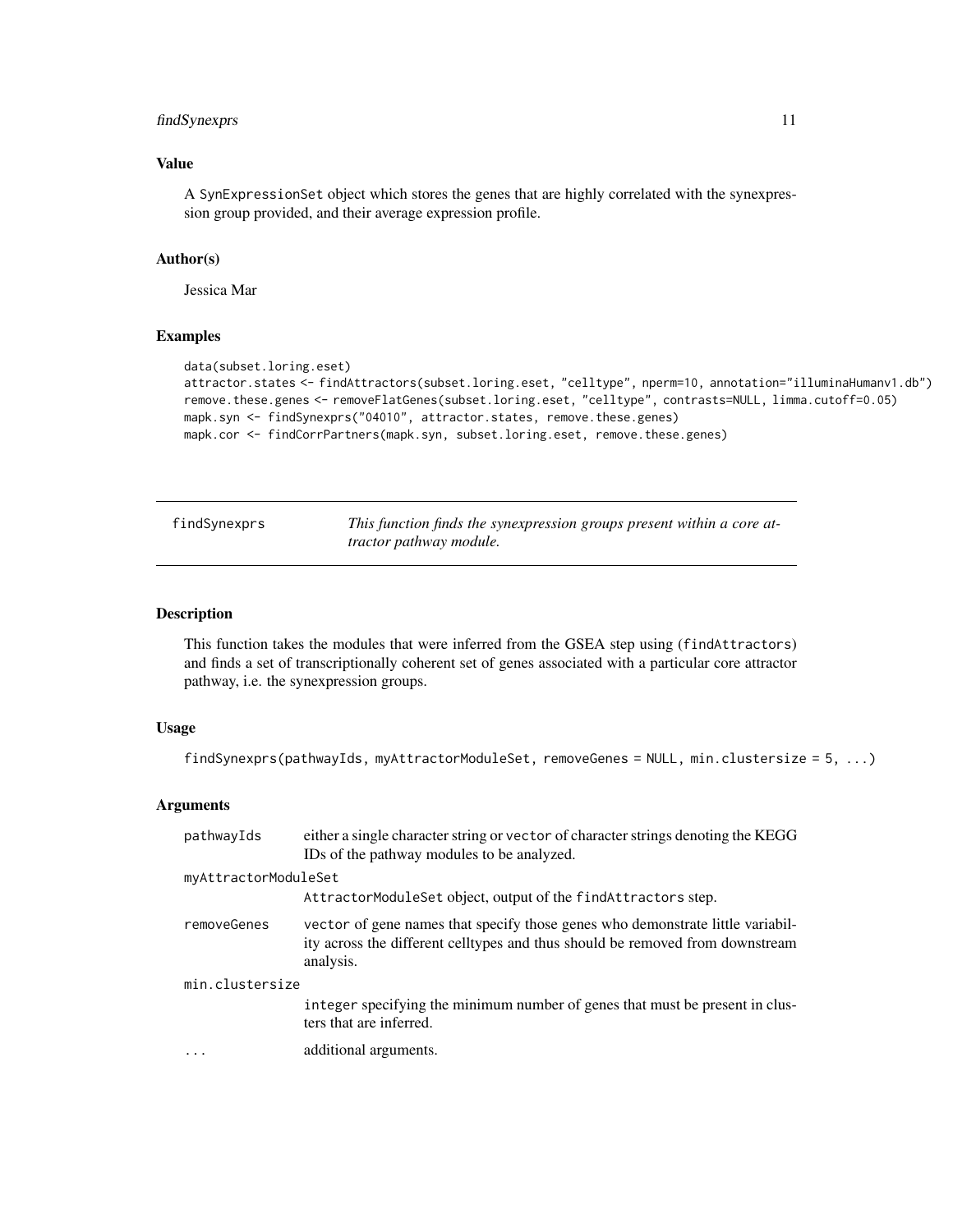#### <span id="page-11-0"></span>Details

This function performs a hierarichical cluster analysis of the genes in a core attractor pathway module, and uses an informativeness metric to determine the number of optimal clusters (syenxpression groups) that describe the data.

#### Value

If a single KEGG ID is specified in pwayIds, then a SynExpressionSet object is returned. If a multiple KEGG IDs are specified, then an environment object is returned where the keys are labeled "pwayKEGGIDsynexprs" (e.g. for MAPK KEGGID = 04010, the key is pway04010synexprs). The value associated with each key is a [SynExpressionSet](#page-16-1) object.

#### Author(s)

Jessica Mar

#### References

Mar, J., C. Wells, and J. Quackenbush, Identifying the Gene Expression Modules that Represent the Drivers of Kauffman's Attractor Landscape. to appear, 2010.

#### Examples

data(subset.loring.eset)

```
attractor.states <- findAttractors(subset.loring.eset, "celltype", nperm=10, annotation="illuminaHumanv1.db")
remove.these.genes <- removeFlatGenes(subset.loring.eset, "celltype", contrasts=NULL, limma.cutoff=0.05)
mapk.syn <- findSynexprs("04010", attractor.states, remove.these.genes)
top5.syn <- findSynexprs(attractor.states@rankedPathways[1:5,1], attractor.states, removeGenes=remove.these.genes)
```
<span id="page-11-1"></span>loring.eset *NA*

#### Description

This is an ExpressionSet object containing the published data from Müller et al. (NCBI GEO accession id GSE11508). The expression data set contains 11044 probes for 68 samples.

#### Usage

```
data(loring.eset)
```
# Format

An ExpressionSet object.

# References

Müller, F, et al., Regulatory networks define phenotypic classes of human stem cell lines. Nature, 2008. 455(7211): p. 401-405.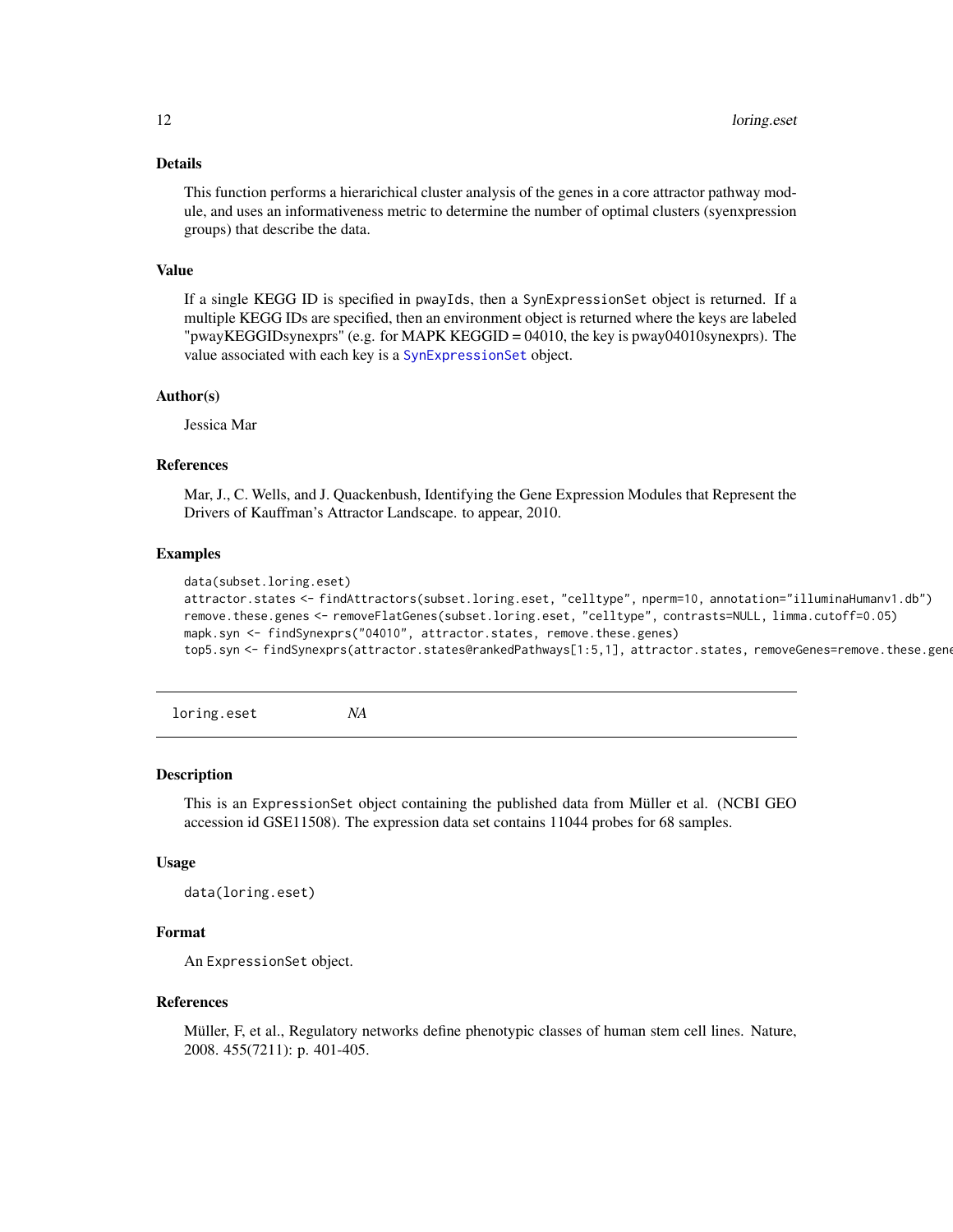# <span id="page-12-0"></span>plotsynexprs 13

# See Also

[exprs.dat](#page-7-1), [samp.info](#page-14-1)

# Examples

```
data(loring.eset)
exprs.dat <- exprs(loring.eset) # gene expression matrix
```
plotsynexprs *Visualizing the Average Expression Profile of a Synexpression Group.*

# Description

This function plots the average expression profile for a specific synexpression group.

# Usage

plotsynexprs(mySynExpressionSet, tickMarks, tickLabels, vertLines, index=1, ...)

# Arguments

mySynExpressionSet

|            | SynExpressionSet object.                                                                                                                                 |
|------------|----------------------------------------------------------------------------------------------------------------------------------------------------------|
| tickMarks  | numeric vector of specifying the location of the tick marks along the x-axis.<br>There should be one tick for each cell type or group.                   |
| tickLabels | character vector specifying the labels to be appear underneath the tick marks on<br>the x-axis. These should correspond to the cell type or group names. |
| vertLines  | numeric vector specifying the location of the vertical lines that indicate the cell<br>type or group-specific regions along the x-axis.                  |
| index      | numeric value specifying which synexpression group should be plotted.                                                                                    |
| .          | additional arguments.                                                                                                                                    |
|            |                                                                                                                                                          |

# Details

Generic plotting parameters can be passed to this function to create a more sophisticated plot, e.g col="blue", main="Synexpression Group 1".

# Value

A plot showing the average expression profile for the synexpression group specified.

# Author(s)

Jessica Mar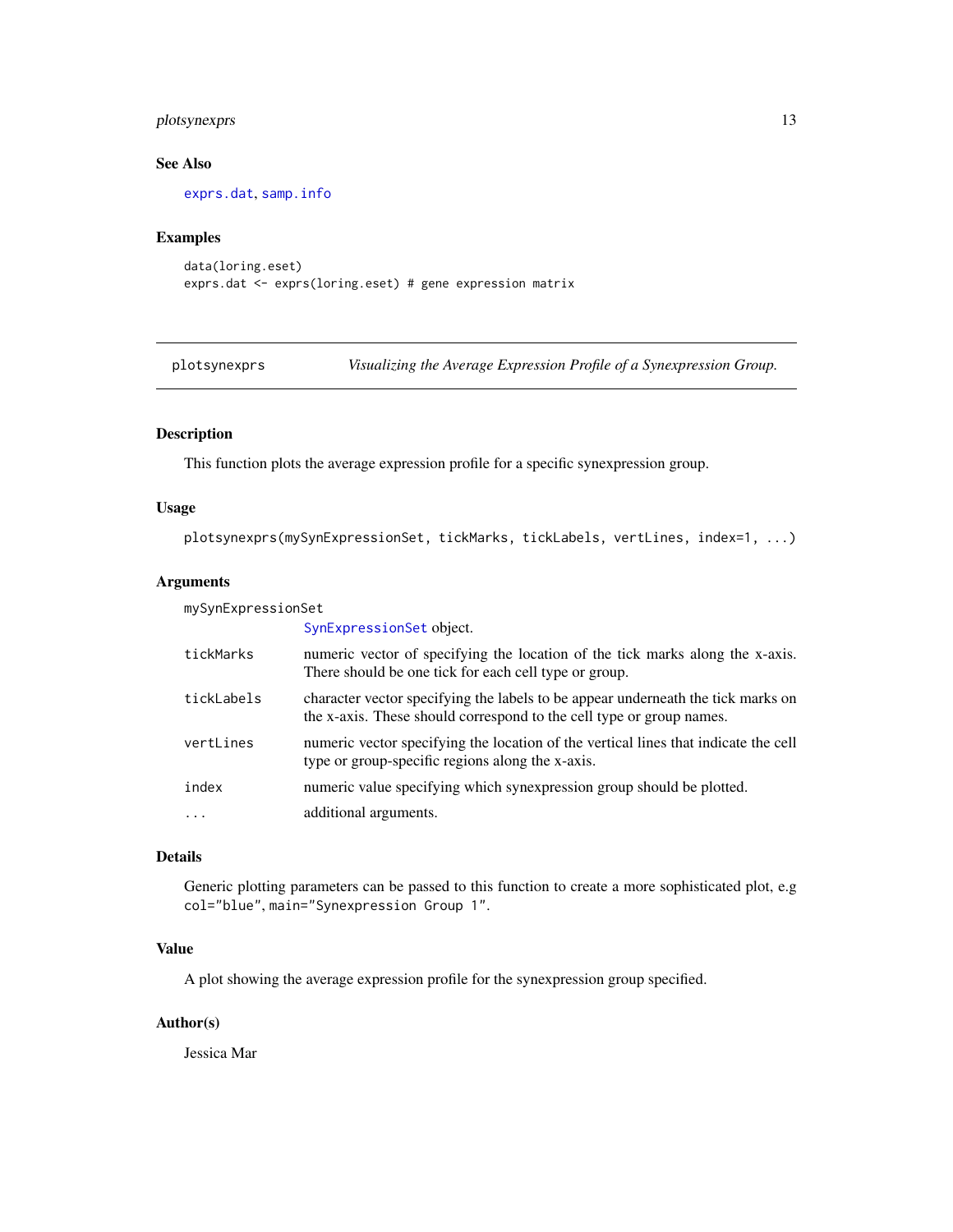# Examples

```
## Not run:
data(subset.loring.eset)
attractor.states <- findAttractors(subset.loring.eset, "celltype", nperm=10, annotation="illuminaHumanv1.db")
remove.these.genes <- removeFlatGenes(subset.loring.eset, "celltype", contrasts=NULL, limma.cutoff=0.05)
mapk.syn <- findSynexprs("04010", attractor.states, remove.these.genes)
par(mfrow=c(2,2))
pretty.col <- rainbow(3)
for( i in 1:3 ){
plotsynexprs(mapk.syn, tickMarks=c(6, 28, 47, 60), tickLabels=c("ESC", "PRO", "NSC", "TER"), vertLines=c(12.5, 43
main=paste("Synexpression Group ", i, sep=""), col=pretty.col[i])
}
## End(Not run)
```

| removeFlatGenes | Flags a set of genes which demonstrates little variation across the cell- |
|-----------------|---------------------------------------------------------------------------|
|                 | types or experimental groups of interest.                                 |

# Description

This function uses a linear model set up in limma to assess the degree of association between celltype and a gene's expression profile. In this way, we can flag those genes whose profiles show very little change across different celltype groups, or in other words are "flat".

# Usage

```
removeFlatGenes(eSet, cellTypeTag, contrasts = NULL, limma.cutoff = 0.05, ...)
```
#### Arguments

| eSet         | ExpressionSet object.                                                                                                                                                                                             |
|--------------|-------------------------------------------------------------------------------------------------------------------------------------------------------------------------------------------------------------------|
| cellTypeTag  | character string of the variable name which stores the cell-lineages or experi-<br>mental groups of interest for the samples in the data set (this string should be<br>one of the column names of pData(myEset)). |
| contrasts    | optional vector of contrasts that specify the comparisons of interest. By default,<br>all comparisons between the differnt groups are generated.                                                                  |
| limma.cutoff | numeric specifying the P-value cutoff. Genes with P-values greater than this<br>value are considered "flat" and will be included in the set of flat genes.                                                        |
| $\ddots$ .   | additional arguments.                                                                                                                                                                                             |

# Details

Flat genes are removed from the analysis after the core attractor pathway modules are first inferred (i.e. the findAttractors step).

<span id="page-13-0"></span>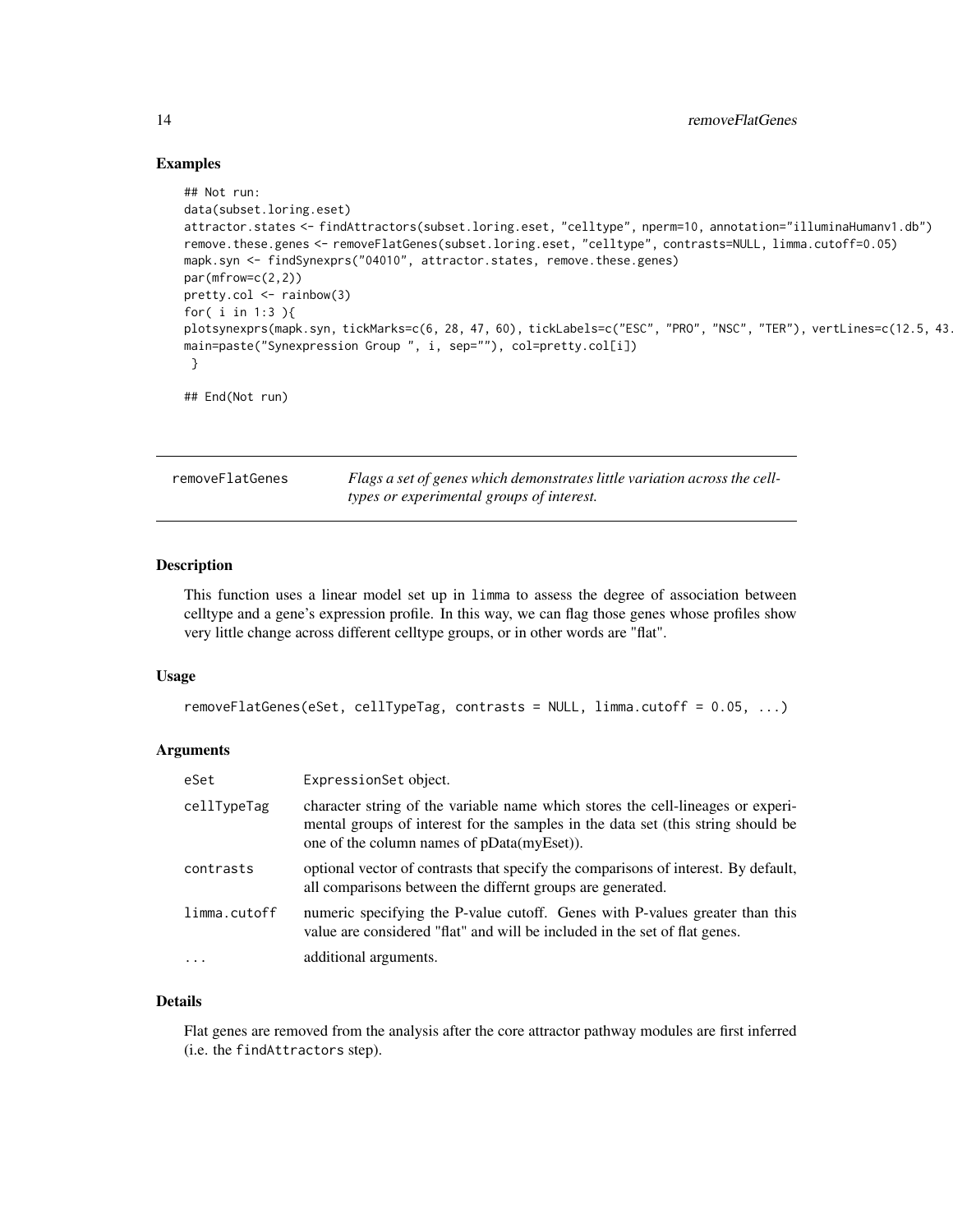#### <span id="page-14-0"></span>samp.info that the same of the same of the same of the same of the same of the same of the same of the same of the same of the same of the same of the same of the same of the same of the same of the same of the same of the

# Value

A vector with gene names (as defined in the eset) of those genes with expression profiles that hardly vary across different celltype or experimental groups.

# Author(s)

Jessica Mar

# **References**

limma package.

Smyth, G. K. (2004). Linear models and empirical Bayes methods for assessing differential expression in microarray experiments. Statistical Applications in Genetics and Molecular Biology 3, No. 1, Article 3.

# Examples

```
data(subset.loring.eset)
remove.these.genes <- removeFlatGenes(subset.loring.eset, "celltype", contrasts=NULL, limma.cutoff=0.05)
```
<span id="page-14-1"></span>samp.info *samp.info Contains the Sample Information for the Mueller data set.*

#### **Description**

This is sample information data frame for the samples in the Mueller data set (NCBI GEO accession id GSE11508). The data frame contains the cell type groups for the 68 samples.

#### Usage

data(samp.info)

# Format

A data.frame object with one column of sample IDs (these are the column IDs of the exprs.dat expression matrix object) and second column indicating which cell type each sample represents.

ChipID A vector of sample IDs.

celltype A vector denoting the cell type a sample represents.

# References

Müller F, et al., Regulatory networks define phenotypic classes of human stem cell lines. Nature, 2008. 455(7211): p. 401-405.

# See Also

[exprs.dat](#page-7-1), [loring.eset](#page-11-1)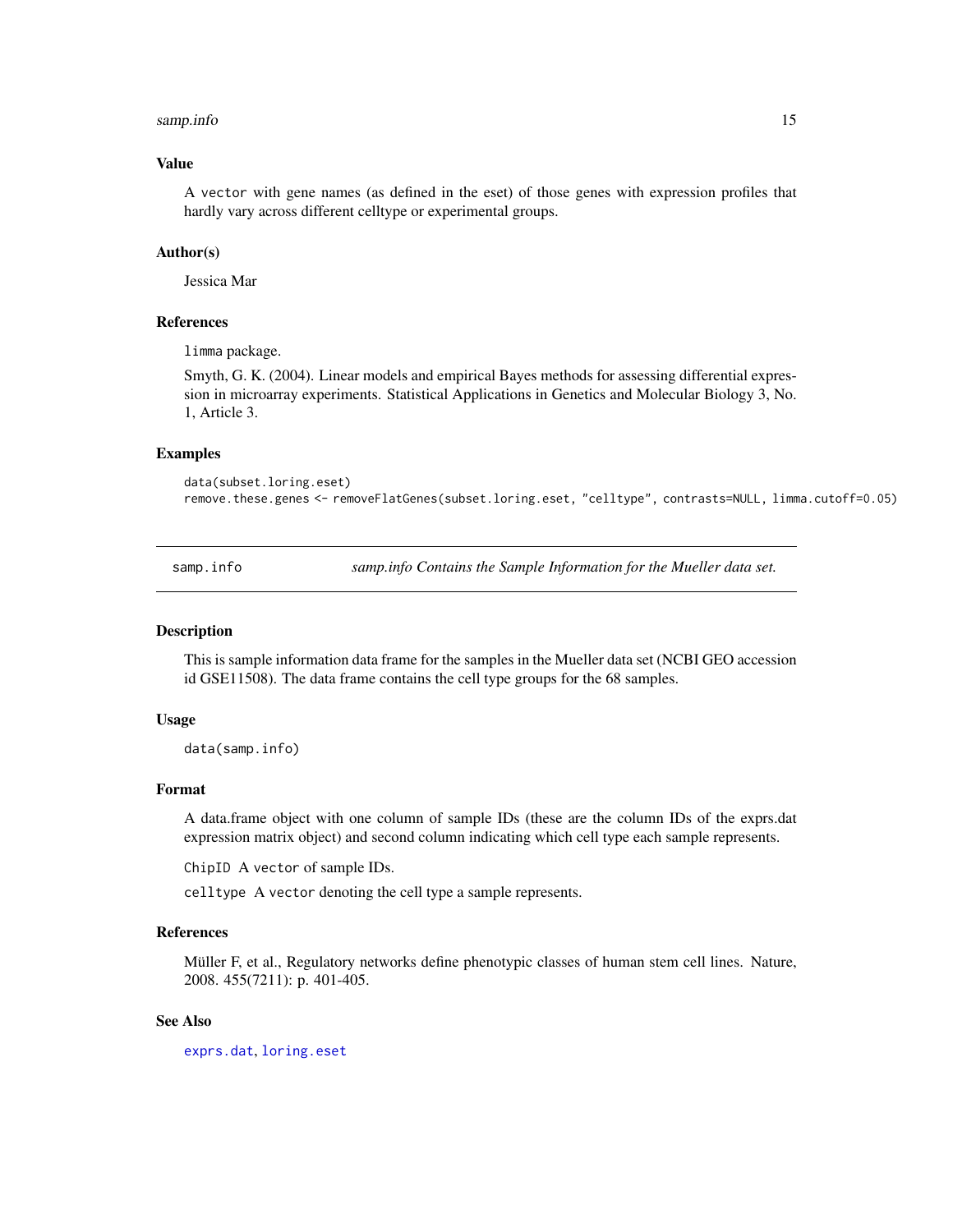# Examples

data(samp.info)

subset.loring.eset *NA*

# Description

This is an ExpressionSet object containing a subset of the published data from Müller et al. (NCBI GEO accession id GSE11508). The expression data set contains 5522 probes for 68 samples. This ExpressionSet object was created specifically to demonstrate the functions in this package. If you're looking for the full Müller data set, see [loring.eset](#page-11-1).

# Usage

data(subset.loring.eset)

# Format

An ExpressionSet object.

# References

Müller, F, et al., Regulatory networks define phenotypic classes of human stem cell lines. Nature, 2008. 455(7211): p. 401-405.

# See Also

[exprs.dat](#page-7-1), [samp.info](#page-14-1), [loring.eset](#page-11-1)

# Examples

```
data(subset.loring.eset)
subset.exprs.dat <- exprs(subset.loring.eset) # gene expression matrix
```
<span id="page-15-0"></span>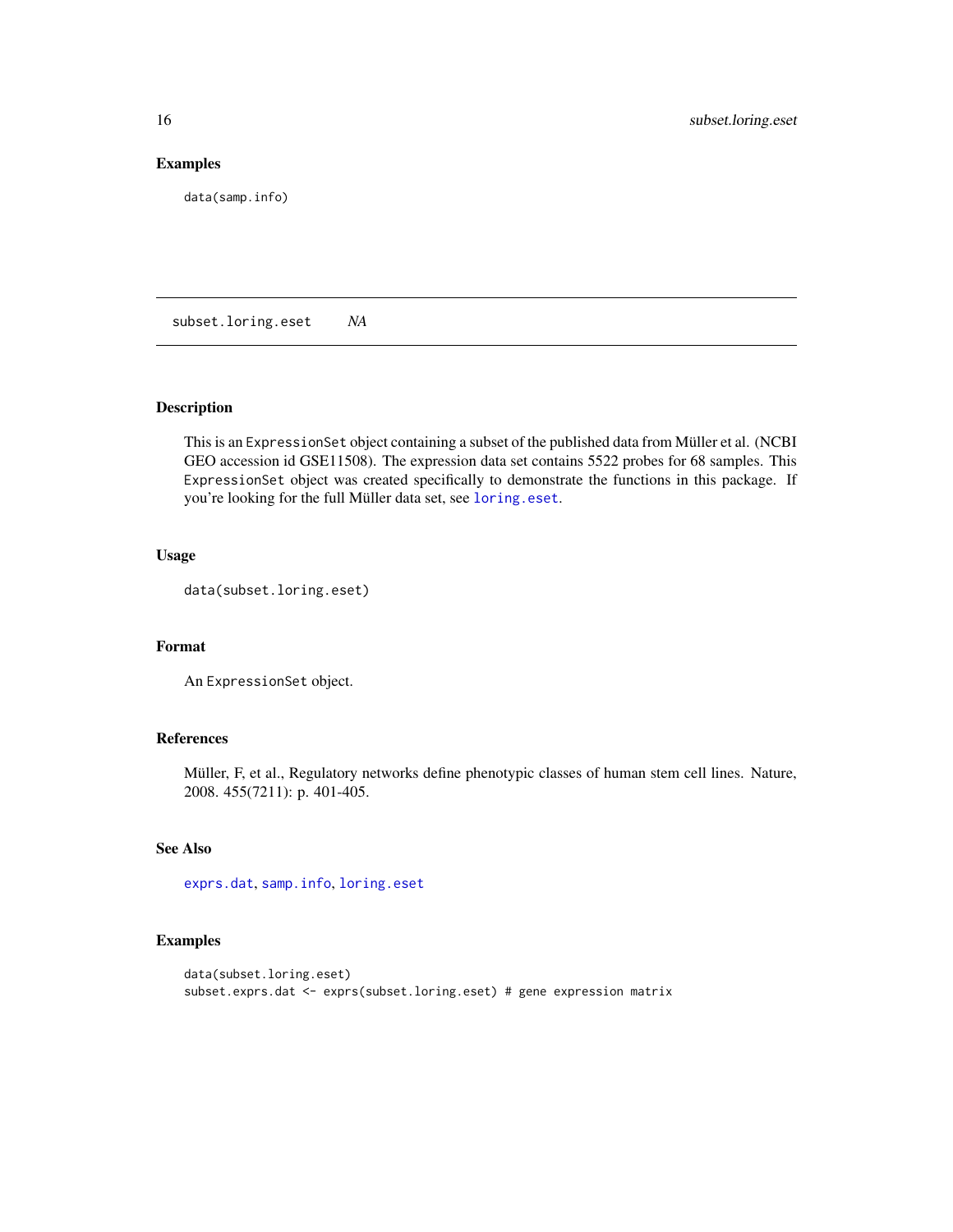<span id="page-16-0"></span>SynExpressionSet-class

*Class SynExpressionSet*

# <span id="page-16-1"></span>Description

This is a class representation for storing synexpression group information.

# Objects from the Class

Objects are output by the function [findSynexprs](#page-10-1). Objects can also be created by using new("SynExpressionSet", ...).

# Slots

groups: A list object denoting the probes belonging to each synexpression group.

profiles: A matrix of average expresson profiles for each synexpression group, each profile is stored as a row.

# Methods

No methods have yet been defined with class "SynExpressionSet" in the signature.

#### Note

This class is described in more detail in the vignette.

# Author(s)

Jessica Mar <jess@jimmy.harvard.edu>

# Examples

```
new.synexpressionset <- new("SynExpressionSet", groups=list(), profiles=matrix(0))
```